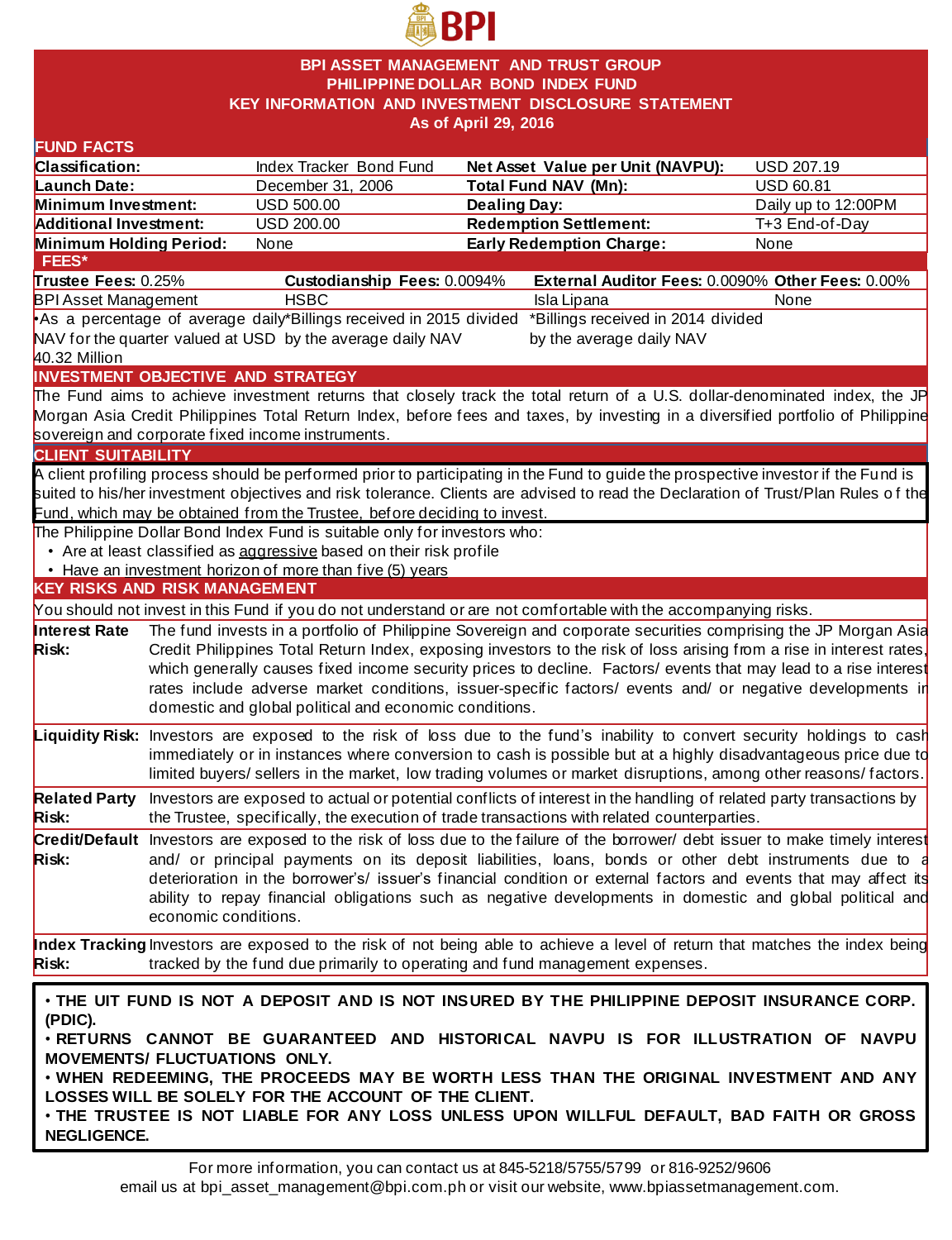# **FUND PERFORMANCE AND STATISTICS AS OF APRIL 29, 2016**

(Purely for reference purposes and is not a guarantee of future results)



**Fund 5.30 7.73 4.69 6.25 7.74 8.12 Benchmark** 6.19 8.49 5.17 6.79 8.16 8.57

**Fund 6.00 3.41 10.75 -5.23 15.09 9.91 Benchmark** 6.40 3.97 11.47 -5.10 15.79 10.44

**CALENDAR YEAR PERFORMANCE (%) <sup>1</sup>**

**1YR 2YRS 3YRS 4YRS 5YRS S.I.**

**YTD 2015 2014 2013 2012 2011**

| <b>NAVPU over the past 12 months</b>     |          |
|------------------------------------------|----------|
| Highest                                  | 208.89   |
| Lowest                                   | 192.07   |
| <b>STATISTICS</b>                        |          |
| Weighted Ave Duration (Yrs)              | 7.419    |
| Volatility, Past 1 Year (%) <sup>2</sup> | 2.78     |
| Port. Weighted Yield to Maturity (%)     | 3.00     |
| <b>Current Number of Holdings</b>        | 48       |
| Tracking Error (3-Yr) <sup>4</sup>       | 1.06%    |
| Average Credit Rating (Moody's/S&P)      | Baa2/BBB |

<sup>1</sup>Returns are net of fees.

<sup>2</sup>Since Inception as an Investment Management Arrangement (IMA) on April 26, 2005

<sup>3</sup>Measures the degree to which the Fund fluctuates vis-à-vis its average return over a period of time.

<sup>4</sup>Measure of deviation between the Fund's return and benchmark returns. A lower number means the Fund's return is closely aligned with the benchmark.

\*Declaration of Trust is available upon request through branch of account.

| <b>PORTFOLIO COMPOSITION</b> |           |  |  |  |
|------------------------------|-----------|--|--|--|
| <b>Allocation</b>            | % of Fund |  |  |  |
| Government                   | 68.39     |  |  |  |
| Corporates                   | 29.       |  |  |  |
| Cash and Other Receivables   | 2.50      |  |  |  |
| <b>Maturity Profile</b>      |           |  |  |  |
| Cash and Less than 1 Year    | 2.50      |  |  |  |
| Between 1 and 3 Years        | 8.65      |  |  |  |
| Between 3 and 5 Years        | 22.59     |  |  |  |
| Between 5 and 7 Years        | 6.22      |  |  |  |
| Between 7 and 10 Years       | 20.69     |  |  |  |
| More than 10 Years           |           |  |  |  |
|                              |           |  |  |  |

| <b>TOP TEN HOLDINGS</b> |            |           |
|-------------------------|------------|-----------|
| Name                    |            | % of Fund |
| <b>RoP Bonds</b>        | 10/23/2034 | 13.69     |
| <b>RoP</b> Bonds        | 1/21/2024  | 7.56      |
| <b>RoP</b> Bonds        | 1/15/2021  | 7.45      |
| <b>RoP Bonds</b>        | 3/1/2041   | 7.02      |
| <b>RoP</b> Bonds        | 2/2/2030   | 5.10      |
| <b>RoP</b> Bonds        | 1/14/2031  | 4.42      |
| <b>RoP</b> Bonds        | 3/16/2025  | 4.25      |
| <b>RoP Bonds</b>        | 1/15/2019  | 4.05      |
| <b>PSALM Bond</b>       | 12/2/2024  | 3.54      |
| <b>RoP Bonds</b>        | 1/13/2037  | 3.26      |

# **RELATED PARTY TRANSACTIONS\***

The Fund has investments and trade transactions with Bank of the Philippine Islands, its subsidiaries and related parties:

Bank of the Philippine Islands – USD750,000 International Container Terminal Services, Inc. – USD3,370,824 Petron Corporation – USD526,875

Investments in the said outlets were approved by the Trust Committee. Likewise, all related party transactions are conducted on an arm's length and best execution basis and within established limits.

\*Related party in accordance with BPI's internal policy.